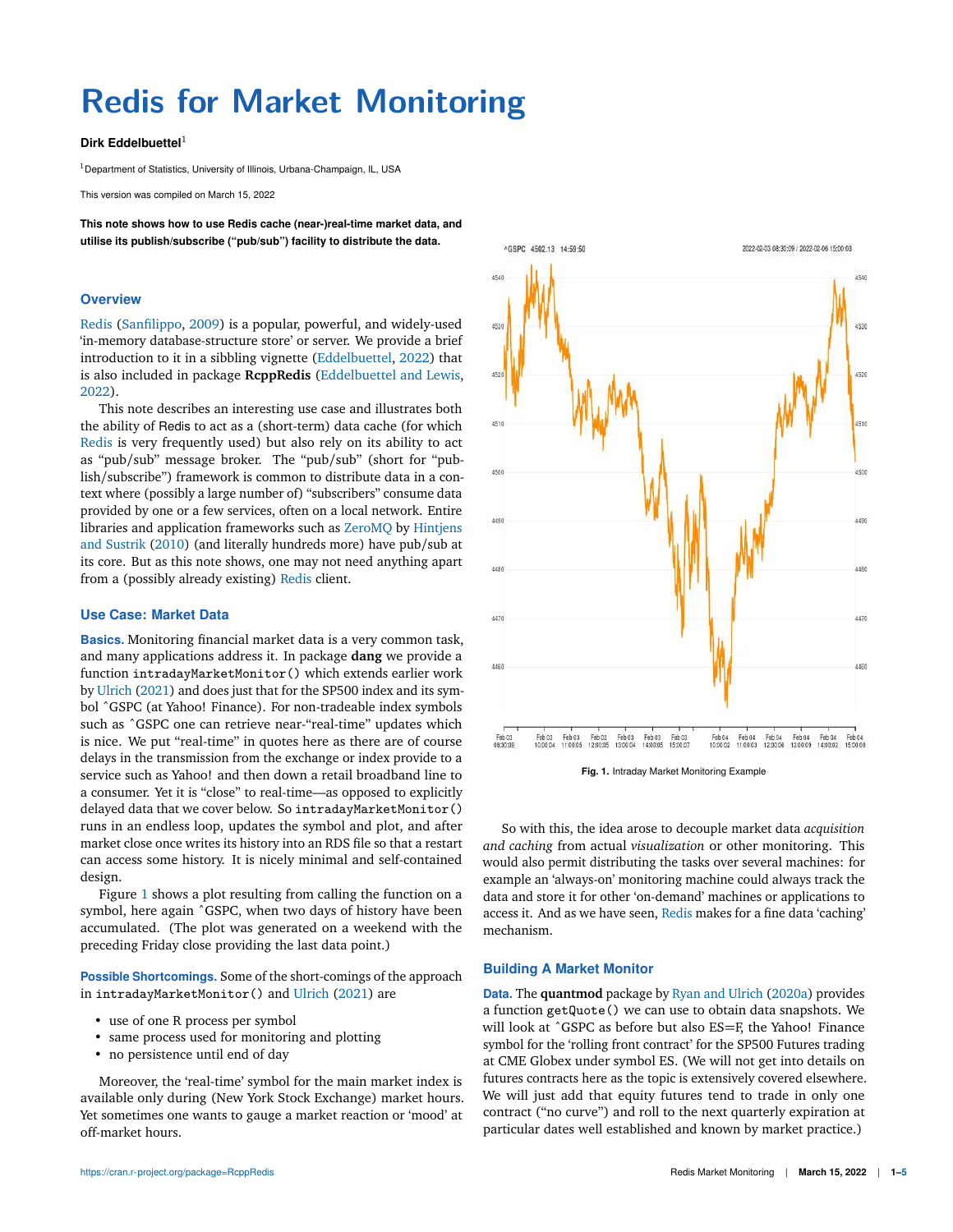| suppressMessages(library(quantmod))        |  |                                               |  |
|--------------------------------------------|--|-----------------------------------------------|--|
| res <- getQuote(c("^GSPC", "ES=F", "SPY")) |  |                                               |  |
| $res[, 1:3]$ # omitting chq, OHL, Vol      |  |                                               |  |
| #                                          |  | Trade Time Last Change                        |  |
|                                            |  | # ^GSPC 2022-02-11 17:05:08 4418.64 -85.43994 |  |
|                                            |  | # ES=F 2022-02-11 16:59:59 4418.00 -79.50000  |  |
|                                            |  | # SPY 2022-02-11 16:00:01 440.46 -8.86002     |  |

The preceding code display shows how the **quantmod** (Ryan and Ulrich, 2020a) funtion getQuote() can access index data (symbol 'ˆGSPC'), futures data (symbol 'ES=F' as the rolling front contract) as well as equity / ETF data (symbol 'SPY').

**Storing and Publishing.** Given per-security rows of data as shown in the preceding example, we can use Redis to store the data using the timestamp as a sorting criterion in a per-symbol stack. The 'sorted set' data structure is very appropriate for this. The function get\_data() transforms the result of getQuote() into a named numeric vector suitable for our use of 'sorted sets'.

```
get_data <- function(symbol) {
    quote <- getQuote(symbol)
    vec \leq c(Time = as.numeric(quote$`Trade Time`),
             Close = quote$Last,
             Change = quote$Change,
             PctChange = quote$`% Change`,
             Volume = quote$Volume)
    vec
}
```
Similarly, given the symbol, we can also 'publish' a datum with the current values and timestamp. In the example application included with **Redis**, this is done by relying on the following short function which receives the current data record and then stores and publish it.

```
store_data <- function(vec, symbol) {
    redis$zadd(symbol, matrix(vec, 1))
    redis$publish(symbol, paste(vec, collapse=";"))
}
```
In this example, the redis instance is a script-level global symbol. This could easily be rewritten where it is also be passed into the function, and vec is a simple vector of observations procured by getQuote() as discussed in the preceding code example. The timestamp is transformed into a numeric value making the vector all-numeric which the format used by zadd() to added a 'sorted' (by the timestamp) numeric one-row matrix. Beside storing the data, we also publish it via Redis on channel named as the symbol. Here the numeric data is simply concatenated with a ; as separator and sent as text.

The core functionality in the main loop is then as follows below where we also omitted some of the error or status messaging for brevity.

In that example, the change is volume is used as a 'tell' for actual new data. This works reliably for the (main futures) markets we follow here which have essentially constant trading activity. When some tranquil periods occur, the gaps between stored and published data points may be longer than the default sleep period of ten seconds used here.

```
y <- try(get_data(symbol), silent = TRUE)
if (inherits(y, "try-error")) {
    msg(curr_t, "Error ...") # rest omitted
    errored <- TRUE
    Sys.sleep(15)
    next
} else if (errored) {
    errored <- FALSE
    msg(curr_t, "...recovered")
}
v <- y["Volume"]
if (v != prevVol) {
    store_data(y, symbol)
    msg(curr_t, "Storing ...") # same
}
prevVol <- v
Sys.sleep(10)
```
The remainder of the 'acquiring data and storing in Redis' code is similar to the non-Redis using variant intradayMarketMonitor() in **dang** (Eddelbuettel, 2021) that is based on the earlier work by Ulrich (2021).

**Retrieving and Subscribing.** Two core routines to receive data from Redis to plot both read the most recent stored data at startup, and then grow this data set via a subscription to the updates published to the channel.

We first show the initial request for all data, which is then subset to the *n* most recent days. We can request 'all' data as we also deploy a helper script referenced in the appendix to keep the overall data volume that is stored at 'manageable' and finite levels. Adding such a step is important for a process such as this which continually appends data which, if unchecked, would 'eventually' exhaust system resources.

```
most_recent_n_days <- function(x, n=2,
                                 minobs=1500) {
    tt \leftarrow table(as.Date(index(x)))
    if (length(tt) < n) return(x)ht <- head(tail(tt[tt>minobs], n), 1)
    cutoff <- paste(format(as.Date(names(ht))),
                     "00:00:00")
    newx \leftarrow x[ index(x) >= as.POSIXct(cutoff) ]
    msg(Sys.time(), "most recent data starting at",
        format(head(index(newx),1)))
    newx
}
get_all_data <- function(symbol, host) {
    m <- redis$zrange(symbol, 0, -1)
    colnames(m) <- c("Time", "Close", "Change",
                      "PctChange", "Volume")
    y \leftarrow xts(m[, -1],order.by=anytime(as.numeric(m[,1])))
    y
}
## ... some setup
x <- get_all_data(symbol, host)
x <- most_recent_n_days(x,ndays)
```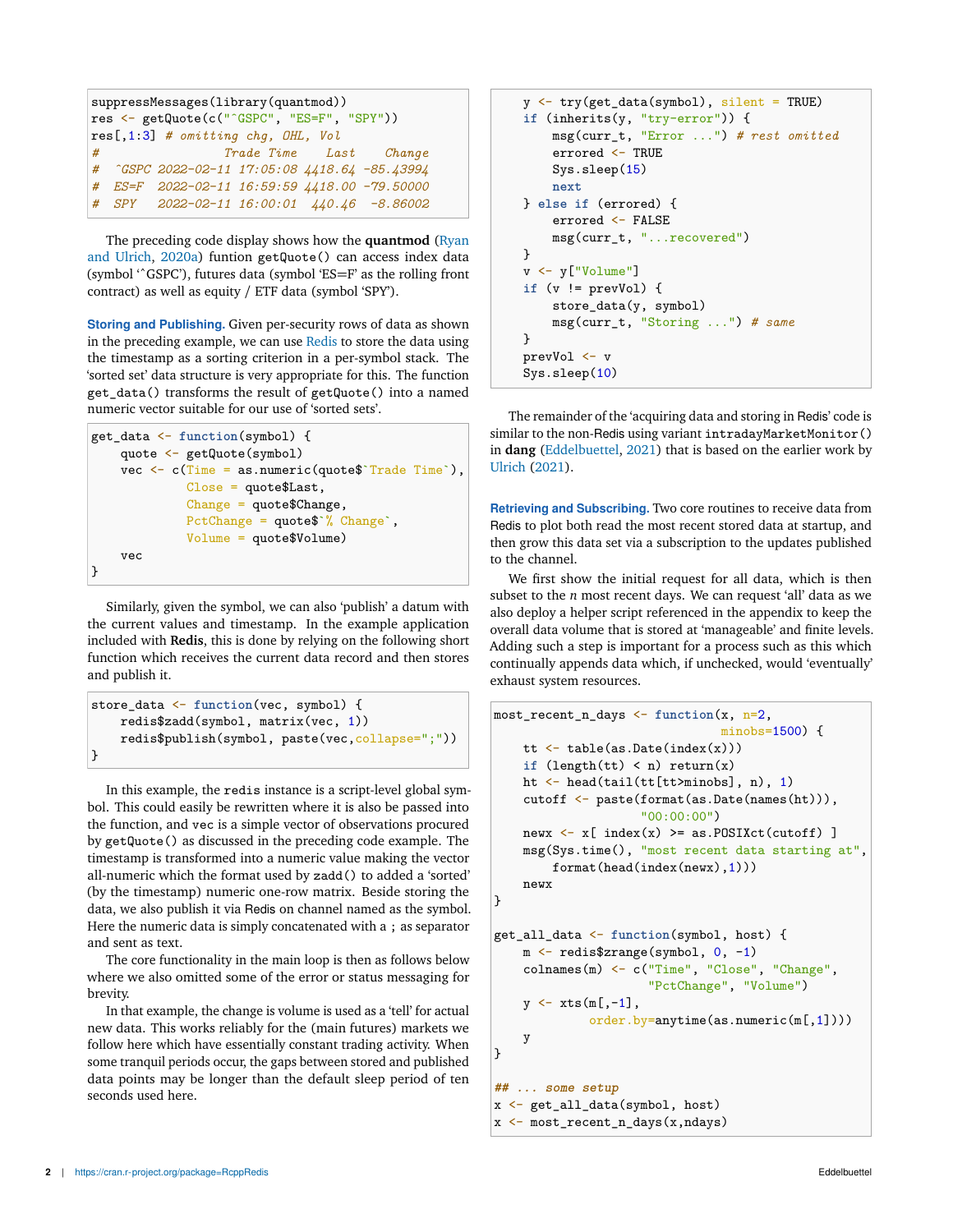The updates from subscription happen in the main while() loop. The subscription is set up as follows:

```
## This is the callback func. assigned to a symbol
.data2xts <- function(x) {
    m <- read.csv(text=x, sep=";", header=FALSE,
                   col.names=c("Time", "Close",
                               "Change","PctChange",
                               "Volume"))
    y \leftarrow xts(m[, -1, drop=FALSE],anytime(as.numeric(m[,1,drop=FALSE])))
    y
}
# programmatic version of `ES=F` <- function(x) ...
assign(symbol, .data2xts)
redis$subscribe(symbol)
```
The .data2xts() callback function parses the concatenated values, and constructs a one-row object xts object. The **xts** package by Ryan and Ulrich (2020b) make time-ordered appending of such data via rbind easy which is what is done in the main loop:

```
y <- redisMonitorChannels(redis)
if (!is.null(y)) {
    x \leftarrow rbind(x,y)x \leftarrow x[!duplicated(index(x))]
}
show_plot(symbol, x)
```
The redisMonitorChannels(redis) is key to our pub/sub mechanism here. The subscriptions are stored in the redis instance, along with any optional callbacks. The function will listen to (one or more) channels using the key Redis function listen() and consume the next message. The key here is our addition of an optional per-symbol callback which, if present, is used to process the returned data. This means that in our application with the .data2xts() function used as a per-symbol callback, the returned variable y above is a standard xts object which rbind efficiently appends to an existing object which is how we grow x here. (For brevity we have omitted two statements messaging data upgrade process to the console when running, they are included in the full source file included in the package.)

## **Extending to Multiple Symbol**

The pub/sub mechanism is very powerful. Listening to a market symbol, storing it, and publishing for use on local network enables and facilitates further use of the data.

Naturally, the idea arises to listen to multiple symbols. At first glance, one could run one listener process by symbol. The advantage is the ease of use. A clear disadvantage is the inefficient resource utilization.

And it turns out that we do not have to. Just how the initial quantmod::getQuote() call shows access to *several* symbols at once, we can then process a reply from getQuote() and store and publish *multiple* symbols on multiple channels. This is done in files intraday-GLOBEX-to-Redis.r and intraday-GLOBEX-from-Redis.r. Just like the initial examples for ES, these files show how to cover several symbols. Here we use for: Bitcoin, SP500, Gold, and WTI Crude Oil. By sticking to the same exchanges, here CME Globex, we can use one set of 'open' or 'close' rules.



**Fig. 2.** Multi-Symbol Market Monitoring Example

**Data and Publishing.** The following snippet fetches the data and stores and publishes it.

```
symbols <- c("BTC=F", "CL=F", "ES=F", "GC=F")
get_data <- function(symbols) {
    quotes <- getQuote(symbols)
    quotes$Open <- quotes$High <- quotes$Low <-NULL
    colnames(quotes) <- c("Time","Close","Change",
                          "PctChange", "Volume")
    quotes$Time <- as.numeric(quotes$Time)
    quotes
}
store_data <- function(res) {
    symbols <- rownames(res)
    res <- as.matrix(res)
    for (symbol in symbols) {
        vec <- res[symbol,,drop=FALSE]
        redis$zadd(symbol, vec)
        redis$publish(symbol,
                      paste(vec,collapse=";"))
   }
}
```
It is used in the main loop inside a try() statement and error handler.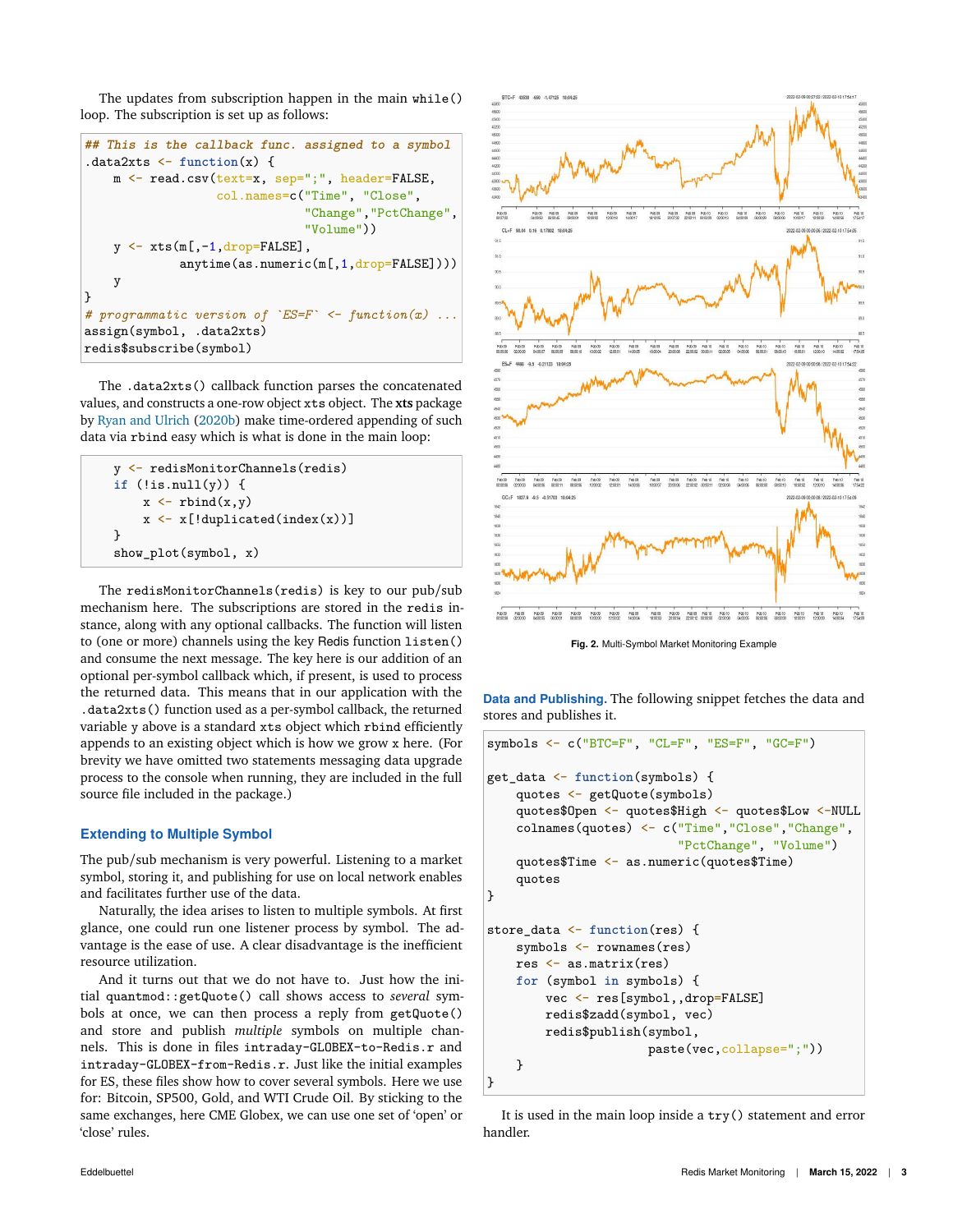```
res <- try(get_data(symbols), silent = TRUE)
if (inherits(res, "try-error")) {
    msg(curr_t, "Error:",
        attr(res, "condition")[["message"]])
    errored <- TRUE
    Sys.sleep(15)
    next
} else if (errored) {
    errored <- FALSE
    msg(curr_t, "...recovered")
}
v <- res[3, "Volume"]
if (v != prevVol) {
    store_data(res)
    # msg(...omitted for brevity...)
}
prevVol <- v
Sys.sleep(10)
```
**Retrieving data.** The receiving side of the application works similarly. First, we need to subscribe to multiple channels:

```
env <- new.env() # local environment for callbacks
## same .data2xts() function as above
## With environment 'env', assign callback
## function for each symbol
res <- sapply(symbols, function(symbol) {
    ## progr. version of `ES=F` <- function(x) ...
    assign(symbol, .data2xts, envir=env)
    redis$subscribe(symbol)
})
```
We then use a slighly generalized listener:

```
## Callback handler for convenience
multiSymbolRedisMonitorChannels <-
    function(context,
             type="rdata", env=.GlobalEnv) {
    res <- context$listen(type)
    if (length(res) != 3 ||
        res[[1]] != "message") return(res)
    if (exists(res[[2]], mode="function",
               envir=env)) {
        data \leftarrow do.call(res[[2]],
                         as.list(res[[3]]),
                         envir=env)
        val <- list(symbol=res[[2]],
                     data=data)
        return(val)
    }
    res
}
```
The listen methods returns an object which is checked for correct length and first component. If appropriate, the second element is the channel symbol so if a callback function of the same names exists, it is called with the third element, the 'payload'. This creates the familiar xts object with is return along with the symbol in a two-element list.

The data is consumed in the while loop in a very similar fashion to the one-symbol case, but we now unpack the loop and operate on the appropriate data element.

```
## monitor channels in context of 'env'
rl <- multiSymbolRedisMonitorChannels(redis,
                                          env=env)
if (is.list(rl)) {
    sym <- rl[["symbol"]]
    x[[sym]] \leftarrow \text{rbind}(x[[sym]], r1[["data"]])z \leftarrow \text{tail}(x[[sym]], 1)if (sym == symbols[3]) msg(#...omitted...)
} else {
    msg(index(now_t), "null data in y")
}
show_plot(symbols, x)
```
Finally, the plot function simply plots for all symbols in the symbols vector.

Overall, this setup is robust to data 'surprises' as the try() mechanism implements an error recovery in cases of temporary network or remote server issues. The overall design is simple: each of the two files for, respectively, receiving-and-storing data and accessing-and-visualizing, contains only a few short helper functions (most of which where shown above) and a core while() loop. We have had these running uninterrupted and without issues for months on end.

## **Summary**

We describe a simple yet efficient mechanism to capture and publish 'live' market data by relying on Redis via the **RcppRedis** package.

## **Acknowledgements**

Joshua Ulrich provided a first useable monotoring loop for a life symbol which is gratefully acknowledged, as are numerous discussions about **quantmod** and other packages. Bryan Lewis not only put an elegant and working pub/sub mechanism in his **rredis**, but also ported it into a very elegant callback-based solution in package **RcppRedis**. These features, and this monitoring application, would not exists without the help of either Josh or Bryan.

## **Appendix**

**Data Growth.** The scripts do not write the data to Redis with a 'time-to-live' (TTL) expiry. This means the database is growing. A simple way to limit the growth is to invoke a pruning script from cron once a week. We include a simple script in the pub-sub/ directory of the package.

#### **References**

- Eddelbuettel D (2021). *dang: 'Dang' Associated New Goodies*. R package version 0.0.15, URL https://CRAN.R-project.org/package=dang.
- Eddelbuettel D (2022). "A Brief Introduction to Redis." doi: 10.48550/arXiv.2203.06559.
- Eddelbuettel D, Lewis BW (2022). *RcppRedis: 'Rcpp' Bindings for 'Redis' using the 'hiredis' Library*. R package version 0.2.0, URL https://CRAN.R-Project. org/package=RcppRedis.
- Hintjens P, Sustrik M (2010). "ZeroMQ: An open-source universal messaging library." https://zeromq.org.
- Ryan JA, Ulrich JM (2020a). *quantmod: Quantitative Financial Modelling Framework*. R package version 0.4.18, URL https://CRAN.R-project.org/package= quantmod.